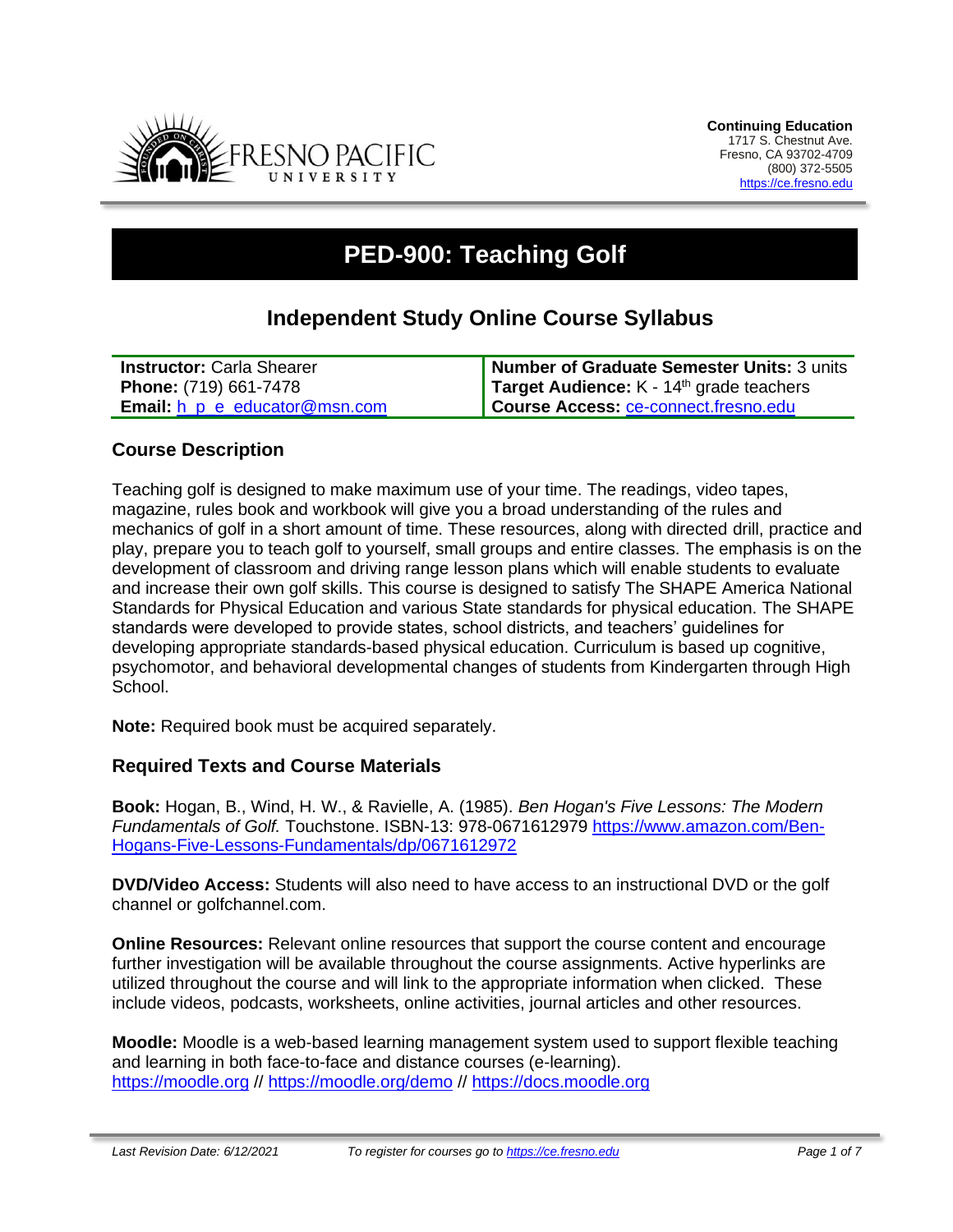# **Course Dates**

Self-paced; students may enroll at any time and take up to one year, from the date of registration, to complete assignments. Students may complete assignments in no less than three weeks for a 3 unit course (one week per unit).

### **National Standards Addressed in This Course**

#### **National Board for Professional Teaching Standards (NBPTS)**

[\(http://www.nbpts.org/standards-five-core-propositions/\)](http://www.nbpts.org/standards-five-core-propositions/)

First published in 1989 and updated in 2016, *[What Teachers Should Know and Be Able to Do](http://www.accomplishedteacher.org/)* articulates the National Board's Five Core Propositions for teaching. The Five Core Propositions comparable to medicine's Hippocratic Oath — set forth the profession's vision for accomplished teaching. Together, the propositions form the basis of all National Board Standards and the foundation for National Board Certification. Course assignments have been designed so students can demonstrate excellence against these professional teaching standards whenever possible.

- Proposition 1: Teachers are committed to students and their learning
- Proposition 2: Teachers know the subject they teach and how to teach those subjects to students
- Proposition 3: Teachers are responsible for managing and monitoring student learning
- Proposition 4: Teachers think systematically about their practice and learn from experience
- Proposition 5: Teachers are members of learning communities

#### **National PE Standards** [\(https://www.shapeamerica.org/standards/pe/\)](https://www.shapeamerica.org/standards/pe/)

SHAPE America's National Standards & Grade-Level Outcomes for K-12 Physical Education define what a student should know and be able to do as result of a highly effective physical education program. States and local school districts across the country use the National Standards to develop or revise existing standards, frameworks and curricula.

- Standard 1: The physically literate individual demonstrates competency in a variety of motor skills and movement patterns.
- Standard 2: The physically literate individual applies knowledge of concepts, principles, strategies and tactics related to movement and performance.
- Standard 3: The physically literate individual demonstrates the knowledge and skills to achieve and maintain a health-enhancing level of physical activity and fitness.
- Standard 4: The physically literate individual exhibits responsible personal and social behavior that respects self and others.
- Standard 5: The physically literate individual recognizes the value of physical activity for health, enjoyment, challenge, self-expression and/or social interaction.

# **Continuing Education Student Learning Outcomes (CE-SLO)**

| CE-SLO 1   | Demonstrate proficient written communication by articulating a clear focus,<br>synthesizing arguments, and utilizing standard formats in order to inform and<br>persuade others, and present information applicable to targeted use. |
|------------|--------------------------------------------------------------------------------------------------------------------------------------------------------------------------------------------------------------------------------------|
| l CE-SLO 2 | Demonstrate comprehension of content-specific knowledge and the ability to<br>apply it in theoretical, personal, professional, or societal contexts.                                                                                 |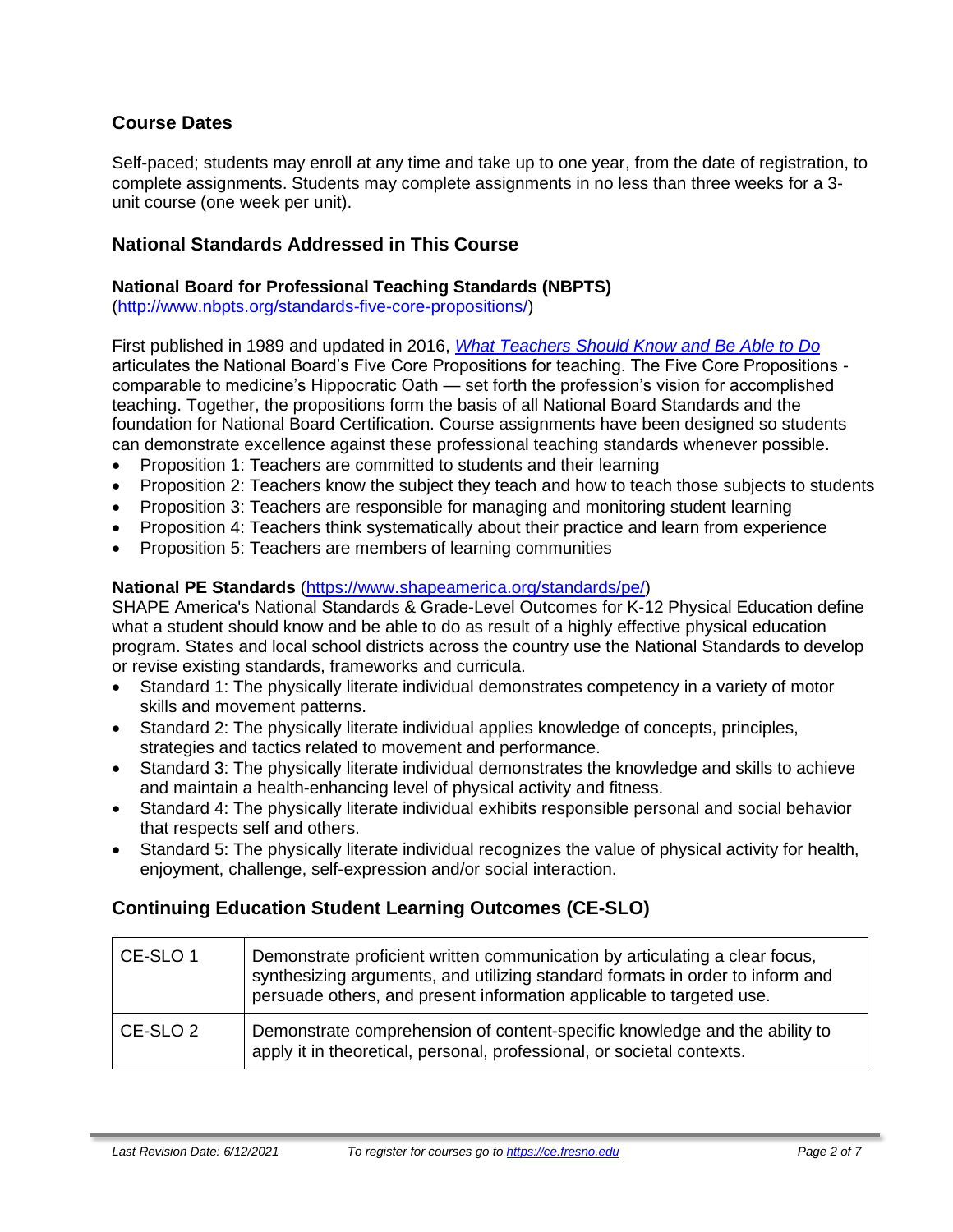| CE-SLO <sub>3</sub> | Reflect on their personal and professional growth and provide evidence of how<br>such reflection is utilized to manage personal and professional improvement.                                                                                                              |
|---------------------|----------------------------------------------------------------------------------------------------------------------------------------------------------------------------------------------------------------------------------------------------------------------------|
| CE-SLO 4            | Apply critical thinking competencies by generating probing questions,<br>recognizing underlying assumptions, interpreting and evaluating relevant<br>information, and applying their understandings to the professional setting.                                           |
| CE-SLO <sub>5</sub> | Reflect on values that inspire high standards of professional and ethical<br>behavior as they pursue excellence in applying new learning to their chosen<br>field.                                                                                                         |
| CE-SLO <sub>6</sub> | Identify information needed in order to fully understand a topic or task, organize<br>that information, identify the best sources of information for a given enquiry,<br>locate and critically evaluate sources, and accurately and effectively share that<br>information. |

# **Course Student Learning Outcomes (C-SLO)**

|    | <b>Student Learning Outcomes for This Course</b><br>By the end of this course student will be able to:    | <b>National Standards</b><br><b>Addressed in This</b><br>Course* | Continuing<br><b>Education Program</b><br><b>Student Learning</b><br><b>Outcomes</b><br>Addressed** |
|----|-----------------------------------------------------------------------------------------------------------|------------------------------------------------------------------|-----------------------------------------------------------------------------------------------------|
|    | 1. Define, goals and objectives of golf, based<br>on physical education's national education<br>standards | SHAPE 2, 3, 5                                                    | 2, 4, 5                                                                                             |
|    | 2. Apply the guidelines for exercising golf<br>safety                                                     | <b>SHAPE 3, 5</b>                                                | 2, 5, 6                                                                                             |
| 3. | Implement instructional strategies for<br>teaching golf in the classroom                                  | <b>SHAPE 1, 2</b>                                                | 1, 4, 6                                                                                             |
| 4. | Implement golf activities into their physical<br>education program                                        | SHAPE 3, 4                                                       | 2, 4                                                                                                |
|    | 5. Be able to instruct the fundamental skills and<br>strategies of golf                                   | <b>SHAPE 1, 2</b>                                                | 1, 2, 5                                                                                             |
| 6. | Selection and care for equipment                                                                          | <b>SHAPE 2, 5</b>                                                | 1, 6                                                                                                |
|    | 7. Play three rounds (54 holes)                                                                           | <b>SHAPE 1, 2, 4</b>                                             | 2, 3, 5                                                                                             |

\* Please refer to the section on **National Standards Addressed in This Course**

\*\* Please refer to the section on **Continuing Education Program Student Learning Outcomes**

# **Topics, Assignments, and Activities**

| <b>Module</b><br><b>Module Title</b> | <b>Module Assignments and Activities</b>                            | <b>Points</b><br><b>Possible</b><br>for Each<br><b>Assignment</b> |
|--------------------------------------|---------------------------------------------------------------------|-------------------------------------------------------------------|
| <b>Welcome Module</b>                | Welcome Video<br><b>Course Syllabus</b><br>Introduce Yourself Forum |                                                                   |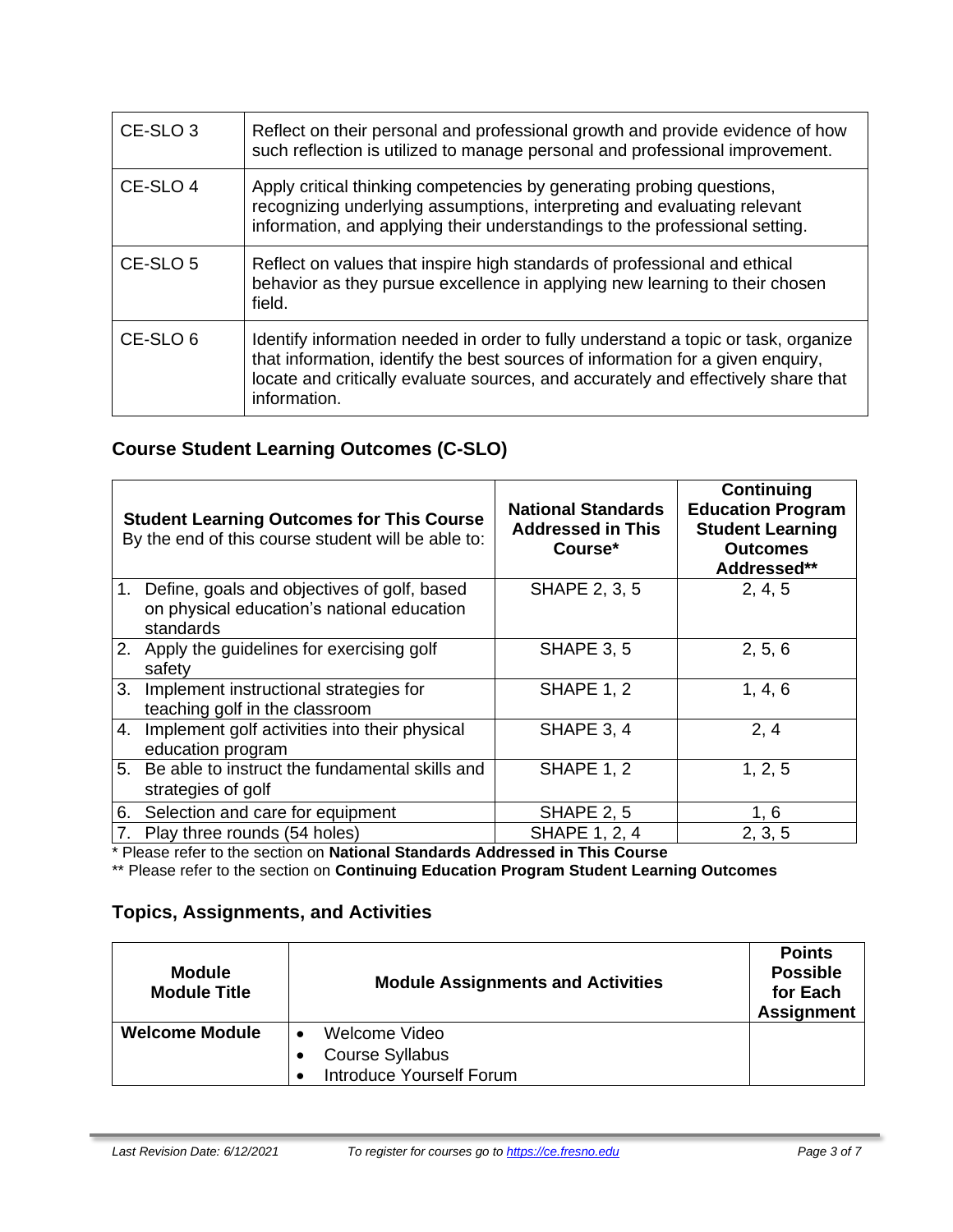| <b>Module 1</b>  | 1.1 Reflection and Goals<br>$\bullet$      | 50          |
|------------------|--------------------------------------------|-------------|
|                  | 1.2 Ben Hogan's Five Lessons               | 100         |
|                  | 1.3 Module Forum                           | 50          |
| <b>Module 2</b>  | 2.1 Instructional Golf Study Guide         | 100         |
|                  | 2.2 Golf Rules Project                     | 100         |
| <b>Module 3</b>  | 3.1 Golf History                           | 100         |
|                  | 3.2 Golf Website Resource                  | 100         |
|                  | 3.3 Golf Interview                         | 100         |
| <b>Module 4</b>  | 4.1 Integration of Education Standards     | 100         |
|                  | 4.2 Golf Teaching Strategies<br>٠          | 200         |
| Course Wrap-up - | <b>Final Reflection Forum</b><br>$\bullet$ |             |
| Grading and      | <b>Course Evaluation</b>                   |             |
| Evaluation       | <b>Course Completion Checklist</b>         |             |
|                  | <b>Grade Request / Transcript Request</b>  |             |
|                  | <b>TOTAL POINTS</b>                        | 1000 points |

# **Grading Policies, Rubrics, and Requirements for Assignments**

### **Grading Policies**

- Assignments will be graded per criteria presented in the course rubrics.
- $A = 90-100\%$  and  $B = 80-89\%$ , (anything below 80% will not receive credit.)
- The discernment between an A or a B letter grade is at the discretion of the instructor based on the quality of work submitted (see course rubrics).
- Coursework falling below a B grade will be returned with further instructions.
- All assignments must be completed to receive a grade and are expected to reflect the quality that teacher-training institutions require of professional educators. If completed assignments do not meet this standard, students will be notified with further instructions from the instructor.

| ading Rubrics |                |                    |                                                                                                                                                                                                 |
|---------------|----------------|--------------------|-------------------------------------------------------------------------------------------------------------------------------------------------------------------------------------------------|
| Grade         | <b>Percent</b> | <b>Description</b> | <b>Rubric</b>                                                                                                                                                                                   |
| A             | 90-100%        | Excellent          | Meets all course / assignment requirements with<br>significant evidence of subject mastery and<br>demonstration of excellent graduate level<br>professional development scholarship.            |
| в             | 80-89%         | Very Good          | Adequately meets criteria for all course/assignment<br>requirements - demonstrates subject competency<br>with very good graduate level professional<br>development scholarship.                 |
| <b>NC</b>     | Below 80%      | Unacceptable       | Does not meet the minimum criteria for all<br>course/assignment requirements and demonstrated<br>little, if any, evidence of acceptable graduate level<br>professional development scholarship. |

# **Grading Rubrics**

#### **Writing Requirements**

• **Superior:** Writing is clear, succinct, and reflects graduate level expectations. Clearly addresses all parts of the writing task. Maintains a consistent point of view and organizational structure. Includes relevant facts, details, and explanations.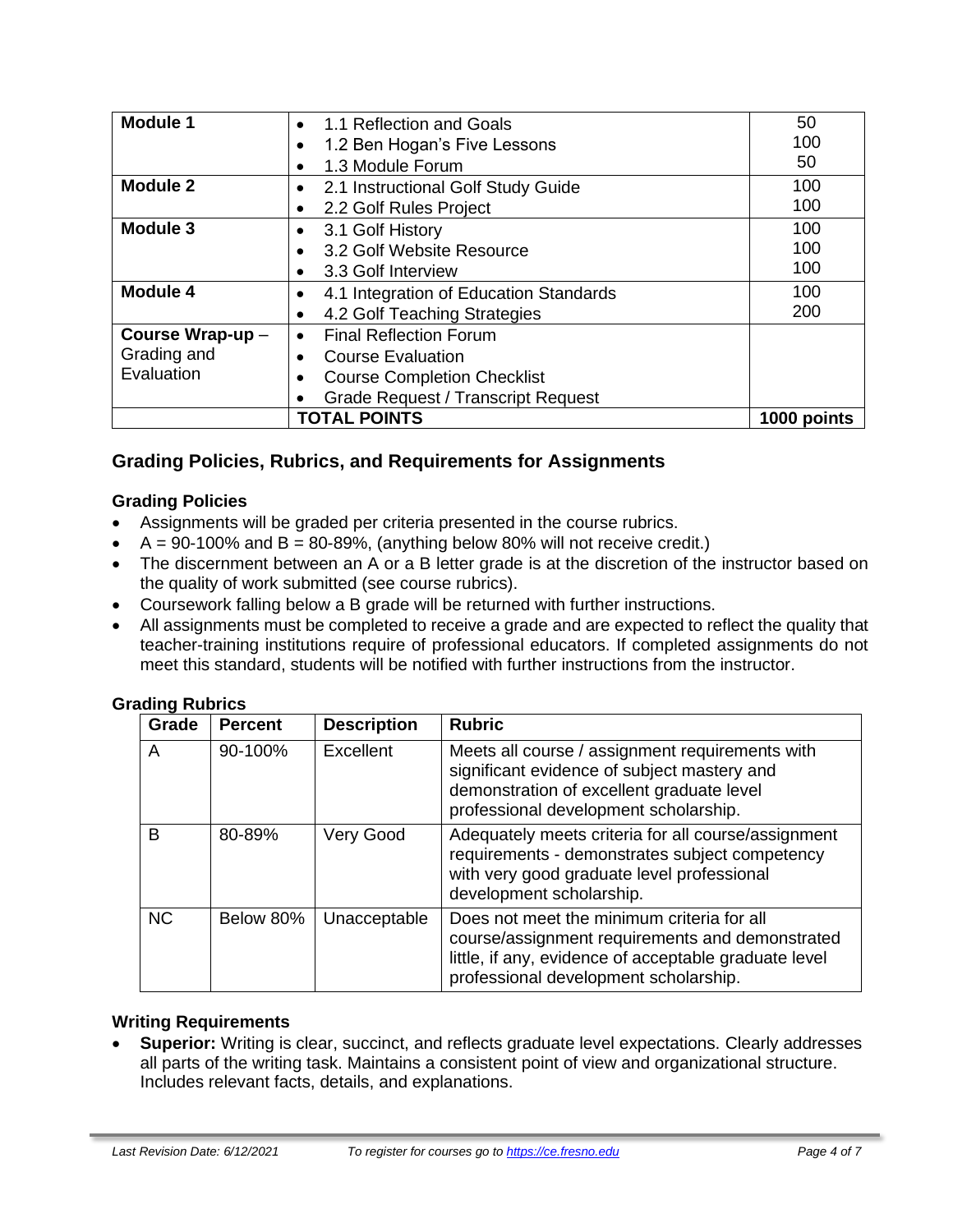- **Standard:** Writing is acceptable with very few mistakes in grammar and spelling. Addresses most parts of the writing task. Maintains a mostly consistent point of view and organizational structure. Includes mostly relevant facts, details, and explanations.
- **Sub-standard:** Writing contains noticeable mistakes in grammar and spelling. Does not address all parts of the writing task. Lacks a consistent point of view and organizational structure. May include marginally relevant facts, details, and explanations.

#### **Lesson Plan Requirements**

- **Superior:** Instructional goals and objectives clearly stated. Instructional strategies appropriate for learning outcome(s). Method for assessing student learning and evaluating instruction is clearly delineated and authentic. All materials necessary for student and teacher to complete lesson clearly listed.
- **Standard:** Instructional goals and objectives are stated but are not easy to understand. Some instructional strategies are appropriate for learning outcome(s). Method for assessing student learning and evaluating instruction is present. Most materials necessary for student and teacher to complete lesson are listed.
- **Sub-standard:** Instructional goals and objectives are not stated. Learners cannot tell what is expected of them. Instructional strategies are missing or strategies used are inappropriate. Method for assessing student learning and evaluating instruction is missing. Materials necessary for student and teacher to complete lesson are missing.

### **Instructor/Student Contact Information**

Throughout the course participants will be communicating with the instructor and their classmates on a regular basis using asynchronous discussion forums. Students are provided with instructor contact information in the event they want to make email or phone contact. In addition, students are encouraged to email or phone the instructor at any time. Students will also receive feedback on the required assignments as they are submitted.

### **Forums**

Participation is an important expectation of this course and all online courses. Online discussions promote reflection and analysis while allowing students to appreciate and evaluate positions that others express. While students may not be engaging with the same students throughout this course, they will be expected to offer comments, questions, and replies to the discussion question whenever possible. The faculty role in the discussion forum is that of an observer and facilitator.

#### **Coursework Hours**

Based on the Carnegie Unit standard, a unit of graduate credit measures academic credit based on the number of hours the student is engaged in learning. This includes all time spent on the course: reading the textbook, watching videos, listening to audio lessons, researching topics, writing papers, creating projects, developing lesson plans, posting to discussion boards, etc. Coursework offered for FPU Continuing Education graduate credit adheres to 45 hours per semester unit for the 900-level courses. Therefore, a student will spend approximately 135 hours on a typical 3-unit course.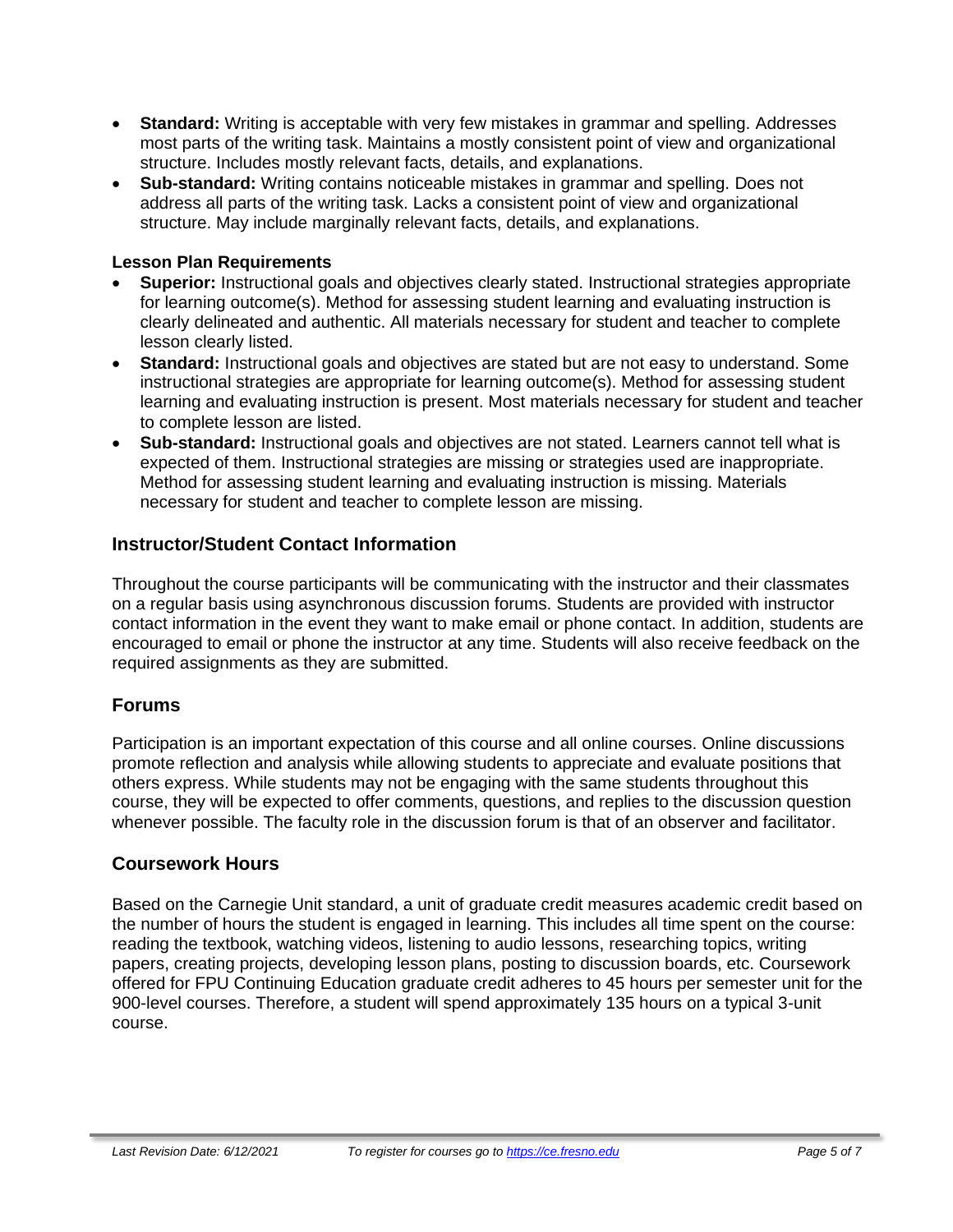# **Services for Students with Disabilities**

Students with disabilities are eligible for reasonable accommodations in their academic work in all classes. In order to receive assistance, the student with a disability must provide the Academic Support Center with documentation, which describes the specific disability. The documentation must be from a qualified professional in the area of the disability (i.e. psychologist, physician or educational diagnostician). Students with disabilities should contact the Academic Support Center to discuss academic and other needs as soon as they are diagnosed with a disability. Once documentation is on file, arrangements for reasonable accommodations can be made. For more information and for downloadable forms, please go to [https://www.fresno.edu/students/academic](https://www.fresno.edu/students/academic-support/services-students-disabilities)[support/services-students-disabilities.](https://www.fresno.edu/students/academic-support/services-students-disabilities)

# **Plagiarism and Academic Honesty**

All people participating in the educational process at Fresno Pacific University are expected to pursue honesty and integrity in all aspects of their academic work. Academic dishonesty, including plagiarism, will be handled per the procedures set forth in the Fresno Pacific University Catalogue <https://www.fresno.edu/students/registrars-office/academic-catalogs>

# **Technology Requirements**

To successfully complete the course requirements, course participants will need Internet access, can send and receive email, know how to manage simple files in a word processing program, and have a basic understanding of the Internet. Please remember that the instructor is not able to offer technical support. If you need technical support, please contact your Internet Service Provider.

**Moodle:** This course will be delivered totally online. Moodle is a learning management system that provides students access to online resources, documents, graded assignments, quizzes, discussion forums, etc. Moodle is easy to learn and has a friendly user interface. To learn more about Moodle, go to [https://docs.moodle.org/33/en/Student\\_FAQ.](https://docs.moodle.org/33/en/Student_FAQ) There are also some student tutorials on the Center for Online Learning website at Fresno Pacific University - [https://col.fresno.edu/student.](https://col.fresno.edu/student)

**Moodle Site Login and Passwords:** Students will need to have internet access to log onto [https://ce-connect.fresno.edu.](https://ce-connect.fresno.edu/) The username and password numbers for Moodle access will be sent to you by the university using the email address you submitted at the time of registration. The instructor will then contact you with a welcome communication. If you need help with your username and password recovery, please contact the Continuing Education office at (800) 372- 5505 or (559) 453-2000 during regular office hours - Mon-Fri 8:00 am to 5:00 pm. or email them at [prof.dev@fresno.edu.](mailto:prof.dev@fresno.edu)

**Getting Help with Moodle:** If you need help with Moodle, please contact the Center for Online Learning (COL), by telephone or the website. Help by phone (559) 453-3460 is available Mon-Thurs 8:00 am to 8:00 pm and on Fridays from 8:00 am to 5:00 pm, or by filling out a "Request Services" form at [https://col.fresno.edu/contact/request-services.](https://col.fresno.edu/contact/request-services) Please identify that you are with the "School = Continuing Education".

### **Final Course Grade and Transcripts**

When all work for the course has been completed, students will need to logon to the Continuing Education website [\(https://ce.fresno.edu/my-account\)](https://ce.fresno.edu/my-account) and "Request Final Grade". Once the